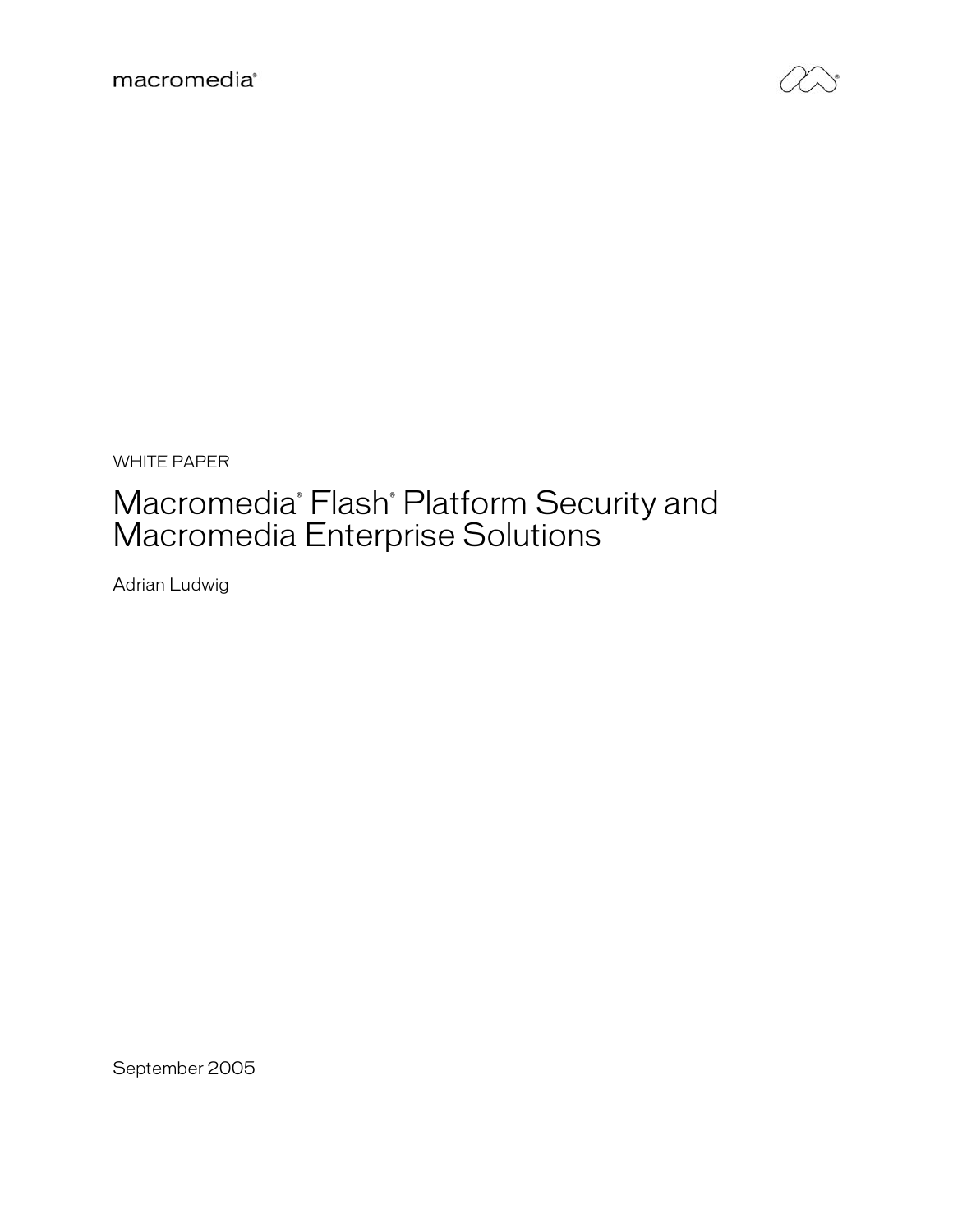Copyright © 2005 Macromedia, Inc. All rights reserved.

The information contained in this document represents the current view of Macromedia on the issue discussed as of the date of publication. Because Macromedia must respond to changing market conditions, it should not be interpreted to be a commitment on the part of Macromedia, and Macromedia cannot guarantee the accuracy of any information presented after the date of publication.

This white paper is for information purposes only. MACROMEDIA MAKES NO WARRANTIES, EXPRESS OR IMPLIED, IN THIS DOCUMENT. THIS DOCUMENT CONTAINS LINKS TO THIRD-PARTY SITES WHICH ARE NOT UNDER THE CONTROL OF MACROMEDIA AND MACROMEDIA IS NOT RESPONSIBLE FOR THE CONTENTS ON ANY LINKED SITE OR ANY LINK CONTAINED IN A LINKED SITE, OR ANY CHANGES OR UPDATES TO SUCH SITES. MACROMEDIA IS NOT RESPONSIBLE FOR WEBCASTING OR ANY OTHER FORM OF TRANSMISSION RECEIVED FROM ANY LINKED SITE. MACROMEDIA IS PROVIDING THESE LINKS TO YOU ONLY AS A CONVENIENCE, AND THE INCLUSION OF ANY LINK DOES NOT IMPLY THAT MACROMEDIA ENDORSES OR ACCEPTS ANY RESPONSIBILITY FOR THE CONTENT ON SUCH THIRD-PARTY SITES.

Macromedia may have patents, patent applications, trademark, copyright or other intellectual property rights covering the subject matter of this document. Except as expressly provided in any written license agreement from Macromedia, the furnishing of this document does not give you any license to these patents, trademarks, copyrights or other intellectual property.

Macromedia, the Macromedia logo, Breeze, Flex, FlashCast, and Flash are either trademarks or registered trademarks of Macromedia, Inc. in the United States and/or other countries. The names of actual companies and products mentioned herein are the trademarks of their respective owners. Macromedia does not sponsor, affiliate, or endorse such products and/or services.

Macromedia, Inc. 601 Townsend Street San Francisco, CA 94103 415–832–2000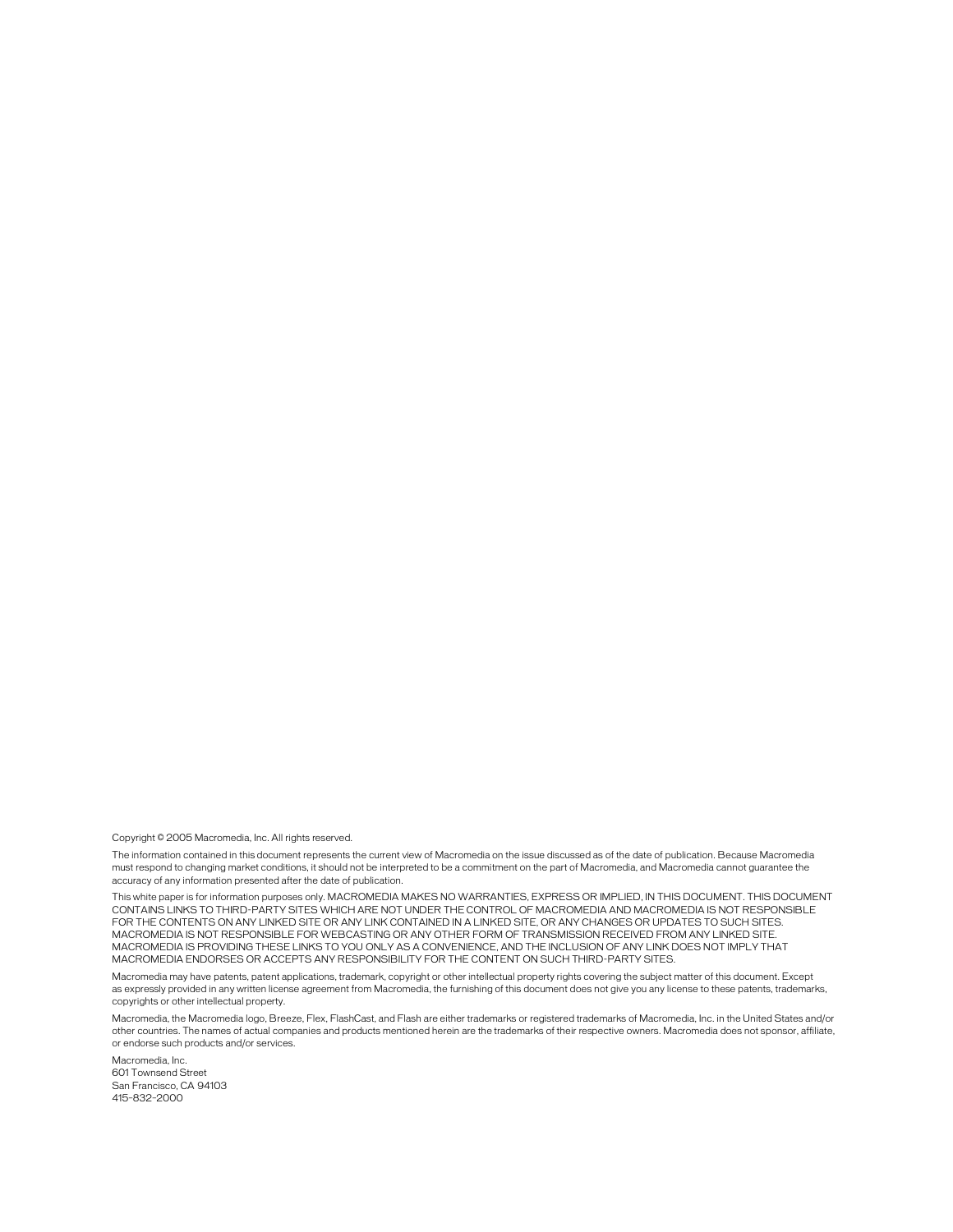# Contents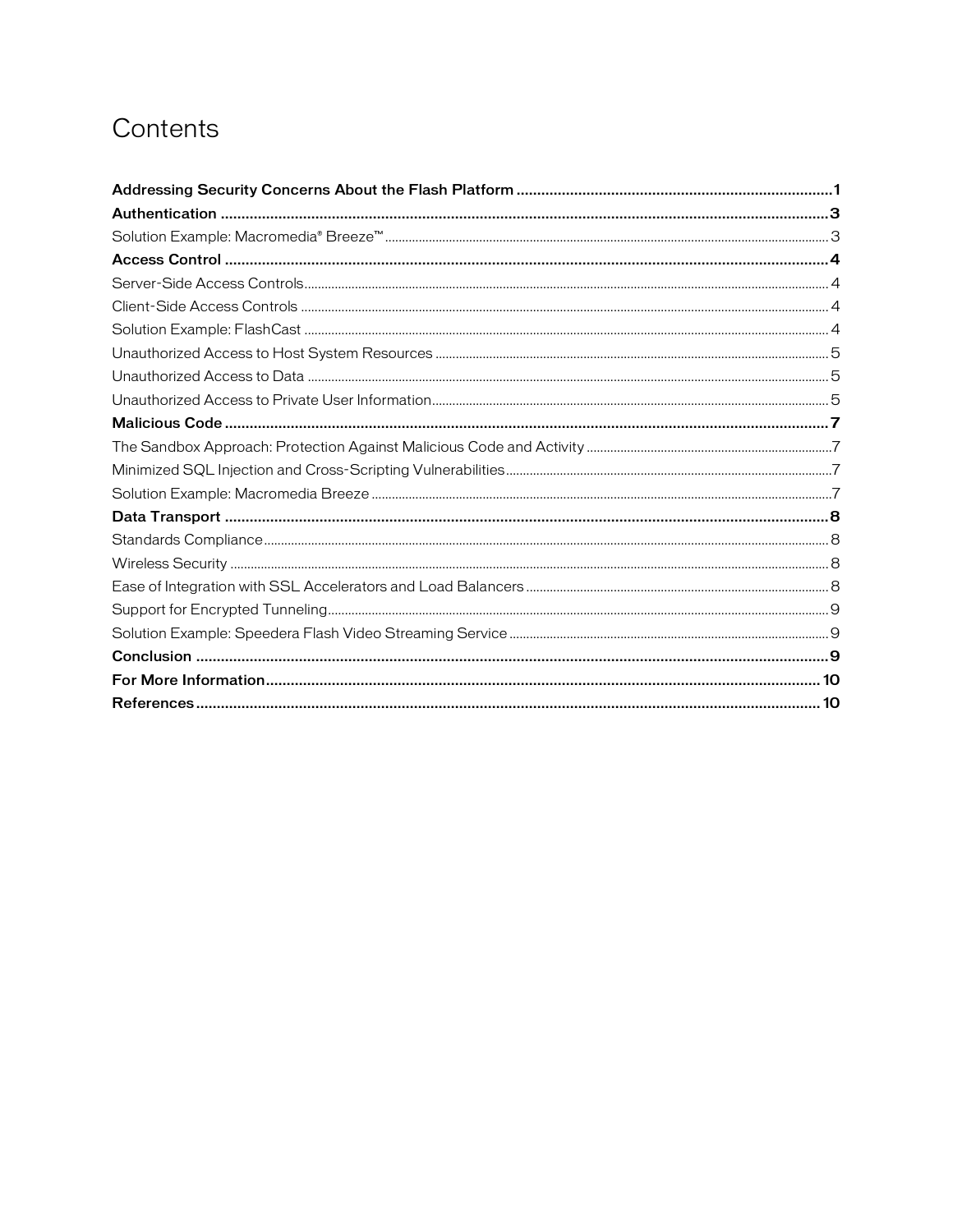In a world where most digital experiences fall flat, the Macromedia Flash Platform offers something different. It's a lightweight, cross-platform runtime that can be used not just for rich media, but also for enterprise applications, communications, and mobile applications. The Flash Platform is fueling an increasing number of Rich Internet Applications (RIAs). And as a result a growing number of employees, partners, and customers have access to enterprise data and processes. This access, combined with the requirement to comply with industry regulations such as the Sarbanes-Oxley Act and the Health Insurance Portability and Accountability Act (HIPAA), has enterprises interested in the level of security provided by this framework. The Flash Platform and the Flex product family address this concern by leveraging an organization's existing security solutions and technologies.

### Addressing Security Concerns About the Flash Platform

The Macromedia approach is to implement robust security within its own products while avoiding new exposures to the rest of the environment. However, the Flash Platform technologies are not security products they only leverage existing security tools and approaches that are already in place, while minimizing additional investments in security. For example, the Flash Platform integrates seamlessly into an organization's existing architecture at the browser level through a plug-in and at the presentation tier through Flex software or a static HTML solution with script and Flash (see Figure 1). Security is handled by existing security solutions and protocols (see Figure 2). Because the Flash Platform leverages SSL and authentication technologies and requires no changes to access control or other security settings, organizations do not need to deploy additional security solutions to use the Flash Platform.



Figure 1: The Macromedia Flash Platform leverages an organization's existing infrastructure.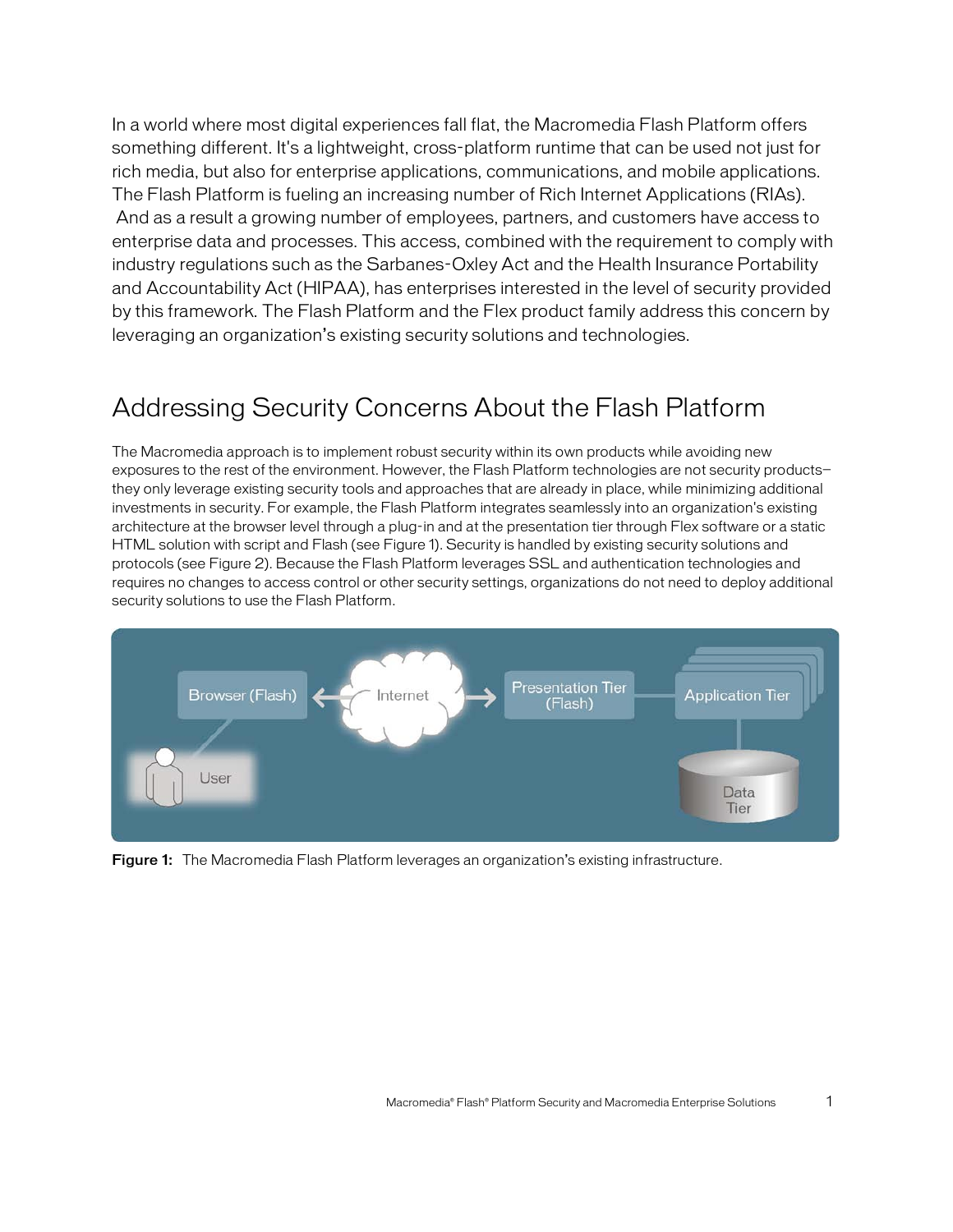

Figure 2: In Flash environments, security is handled by existing security solutions and protocols.

The Flash Platform is a true multiplatform environment that leverages the core security capabilities of the underlying operating systems, browsers, and application servers. The Flash Platform is based on proven and accepted security standards such as SSL and HTTPS for data transport. It has a layered architecture that encompasses the key elements shown in Figure 3. This paper focuses on the servers and runtimes (for example, Macromedia Flash Player and Macromedia Flex software), which are used to deliver Flash applications, content, and communications, and which act as the platform, provide the controls, and specify the architecture. The paper also includes examples of solutions such as Macromedia® Breeze™ and Macromedia® FlashCast™ that are implemented using this framework.



Figure 3: The Flash Platform has a layered architecture that encompasses the key elements shown here.

For more information on the Flash Platform, see the Macromedia white paper entitled "Delivering Enterprise Applications, Content, and Communications with the Flash® Platform."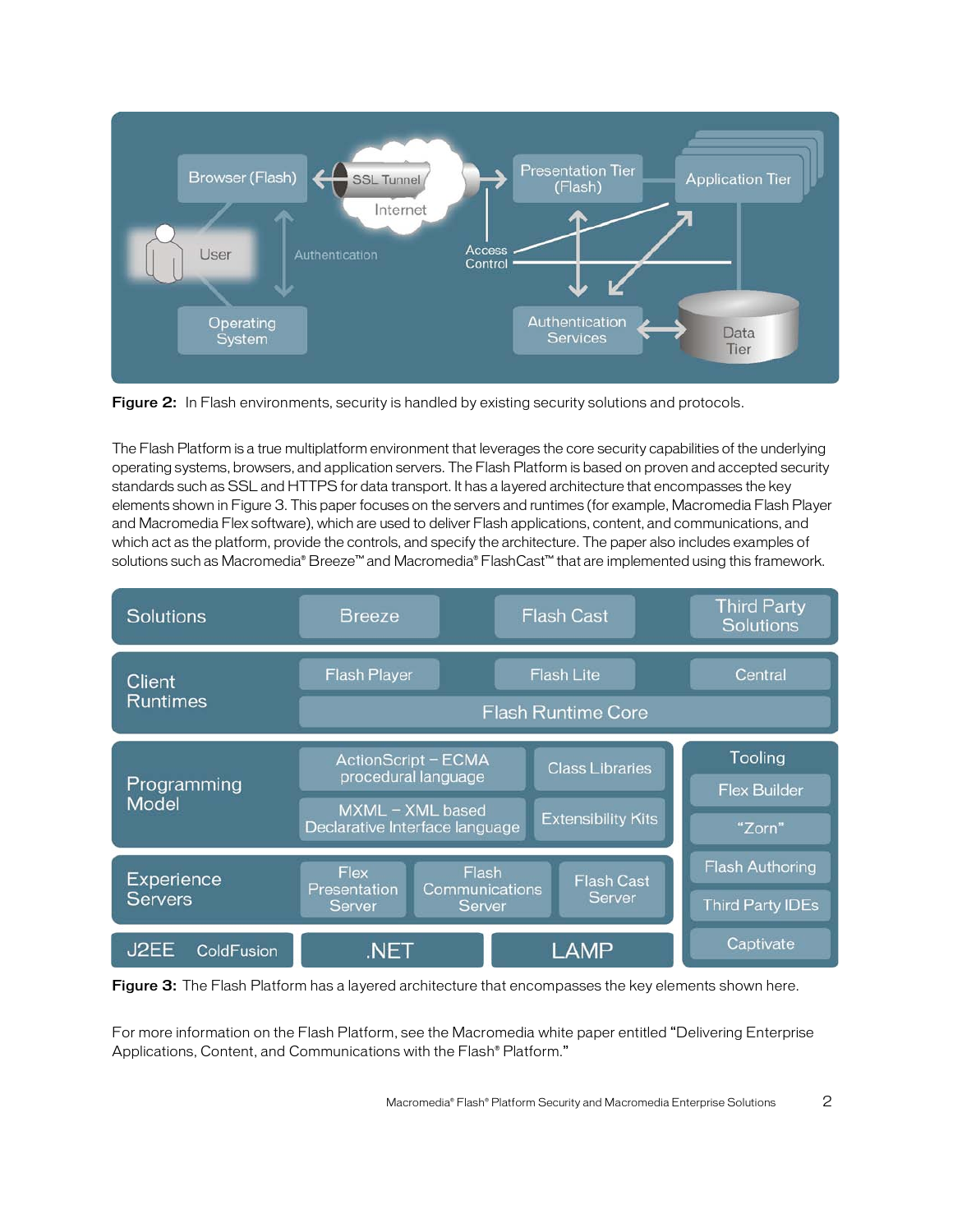## Authentication

Due to the increasing pressures to comply with a range of industry regulations and the fact that a growing number of partners, contractors, and customers have access to corporate networks, enterprises are investing significant amounts in authentication and authorization services. These include single sign-on, VPN integration, specialized hardware (for example, smart cards), PKI, RSA SecurID®, or other physical tokens. At the same time, industryspecific requirements are mandating organizations to deploy authentication solutions. For example, both federal agencies and financial services organizations are required to utilize two-factor authentication measures to secure electronic transactions. Similarly, pharmaceuticals and health care organizations are facing tremendous pressure to protect the privacy of individuals through regulations such as HIPAA.

Fortunately, organizations that use the Flash Platform can leverage their existing infrastructure and security investments to address these requirements. Flex presentation server sits on top of a Java server and integrates with standard protocols for authentication, such as LDAP and other directory services. On the client side, the Flash client runtime takes advantage of the common security technologies available in web technologies, such as the transparent authentication handling by browsers.

#### Solution Example: Macromedia® Breeze™

Macromedia Breeze, a rich web communication solution that delivers high-impact online communications that can be accessed instantly through Flash Player, is built on the Flash Platform. Organizations can securely deliver data, voice, and video between Breeze applications and users using 128-bit Secure Socket Layer (SSL) encryption. In addition, Breeze enables integration with an organization's existing user management system, such as LDAP, so organizations can manage users and groups from a single location. Finally, Breeze Single Sign-On supports direct integration of corporate authentication systems, such as eTrust™ SiteMinder® from Computer Associates. This provides a seamless experience for users by eliminating the need for multiple user names and password prompts.

During an application penetration assessment conducted by Symantec Professional Services, Symantec found Breeze to be designed and implemented with security best practices in mind and observed that the Breeze security model offers integrated protection for the application data and environment. Specifically, the assessment showed that Breeze 5 prevents unauthenticated and unauthorized users from gaining access to Breeze assets.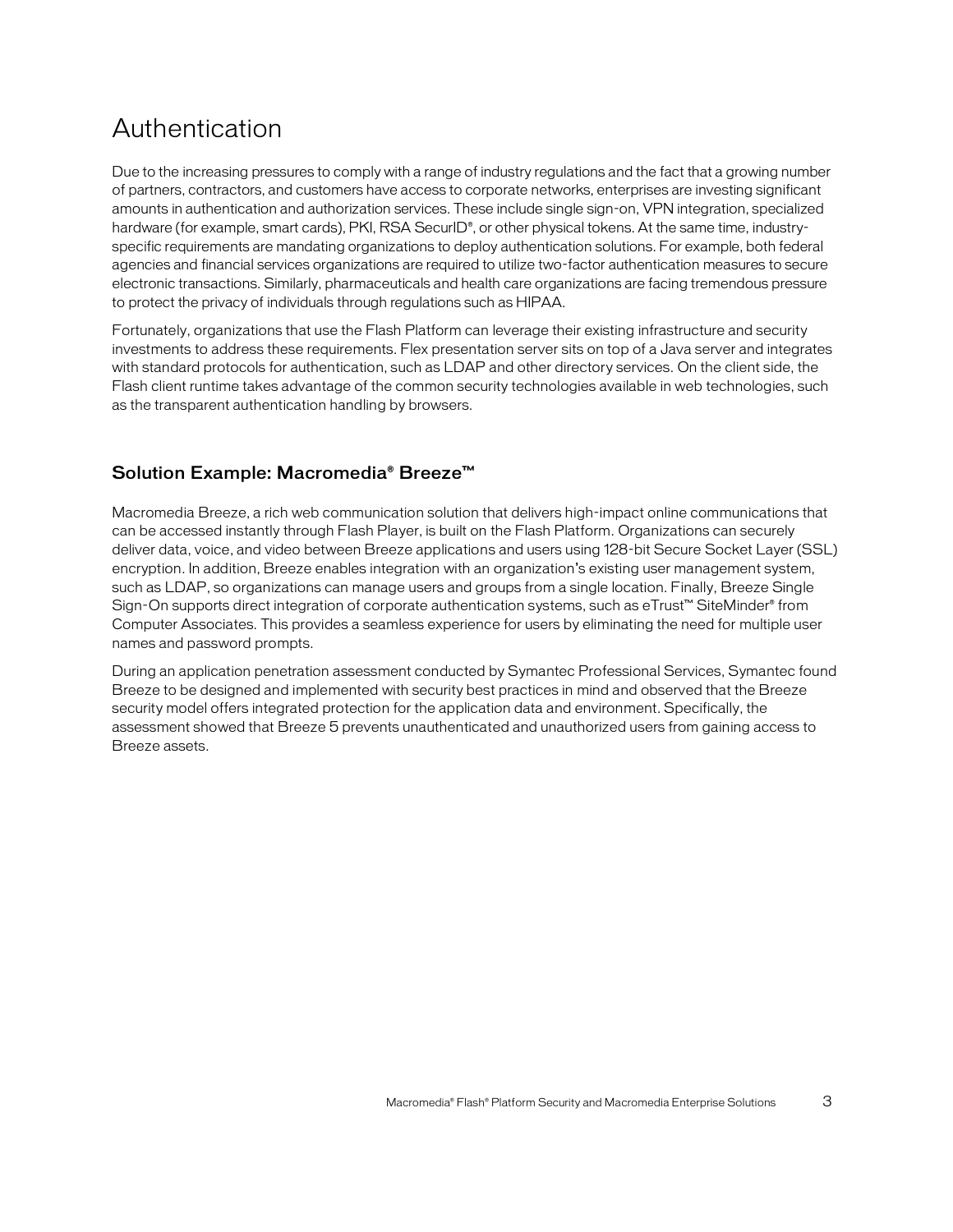## Access Control

In addition to authentication, access control is increasingly being used to determine who has access to which content and applications within a corporate network.While access control requirements vary by application, the Flash Platform incorporates a number of features that help organizations address these needs. Some of these access control features come pre-set, and in some cases, administrators or users can customize them to their needs.

#### Server-Side Access Controls

Through the Flex presentation server, the Flash Platform offers access control to server-side data by utilizing existing access controls on the host servers. In addition, administrators can employ a *white list* to control access to all data. By using a sophisticated permissions model that normalizes data access requests, Flex can prevent character decoding and interpretation.

@stake, Inc., a leading digital security company, independently tested the Flex presentation server white list feature against simulated attacks and validated the server's ability to handle the most common Internet attacks appropriately. In fact, in its Macromedia Flex Product Briefing, @stake found that the "robust input validation [of Flex] proved to be powerful in diminishing the ability of a malicious attacker to obtain confidential information or disrupt Flex application services."

#### Client-Side Access Controls

Much like the model employed for Java and JavaScript, Flash Player runs content inside a virtual machine that implements a security sandbox. Within this sandbox, all Flash Player resources (applications, data, network URLs, and so on) are essentially isolated from the rest of the computing environment, as well as other sandbox instances. This approach provides an advantage over traditional web-enabled applications, such as ActiveX solutions, which often have complete access to the operating system environment. While Flash Player applications may interact freely with resources within the same sandbox, the Flash Player sandbox prevents unauthorized access to the operating system environment as well as other local instances of Flash Player.

#### Solution Example: FlashCast

The sandbox approach is used to support mobile applications such as Macromedia® FlashCast™ software. Similar to Flash Player, the FlashCast client that resides on mobile devices communicates with the FlashCast server for content updates, and runs content and manages resources-such as local storage-inside a sandbox. This sandbox approach enables organizations to communicate through multiple channels while minimizing security risks.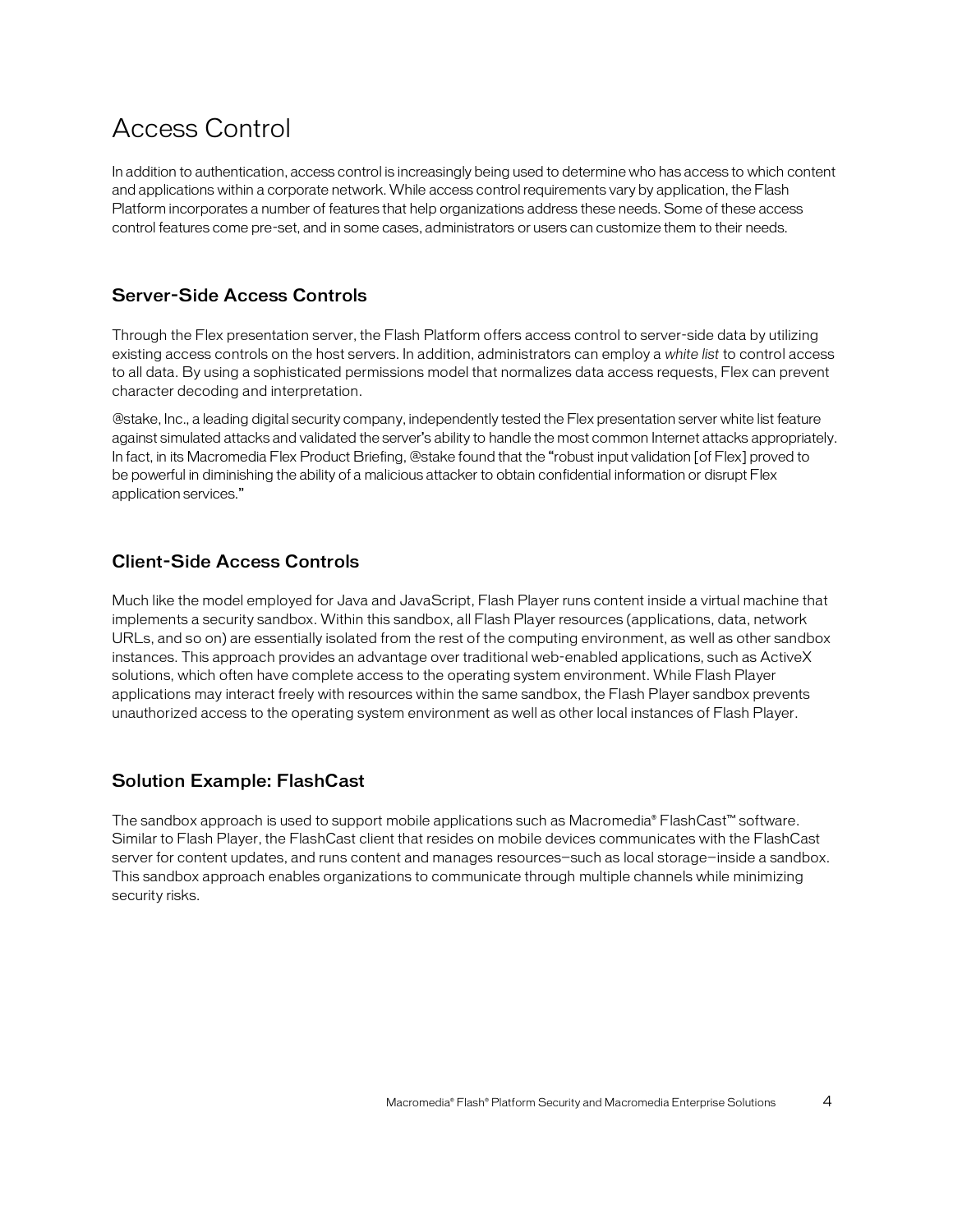#### Unauthorized Access to Host System Resources

Unauthorized access to host system resources includes gaining control of applications, devices, or resources attached to the system for the purposes of disabling, denying, or redirecting access to those resources, for example, through buffer overruns or denial-of-service (DoS) attacks. Flash Player allows only limited access to specific resources. For example, Flash Player does not allow content to allocate its own memory, modify operating system settings, or make changes to the system registry. Unlike other client-side technologies, Flash Player contains a controlled set of objects and operations that are predominantly exclusive constructs within the Flash execution environment. Because the system functionality that Flash Player can access is limited, the risk of creating content that gains unauthorized access to the host system or resources attached to it is minimized.

By monitoring its usage of key system resources, such as disk space and system memory, Flash Player limits the potential of DoS attacks. Flash Player sets initial default limits of 100K for each domain to conserve disk space. If needed, Flash Player or the content it runs will proactively prompt the user to increase disk space allotment. However, the disk space limit is maintained until the user grants permission for an increase to the allotment of a particular domain.

Flash Player runtime provides well-defined secure interfaces to other web applications and content. The inherent client runtime design prevents development of malicious Flash applications that could take control of applications that are not based on the Flash architecture. While Flash applications can communicate with each other, the sandbox security model ensures that content originating from different domains is segregated into logical sandboxes. Applications and content can communicate freely within the sandbox, and communication across the perimeter of the sandbox is securely guarded. This includes scenarios in which multiple Flash applications are executing within a single instance of Flash Player and in which communication is attempted between two discrete instances of Flash Player.

#### Unauthorized Access to Data

Unauthorized access to data refers to data on local disks, networked disks, or web servers that are communicated over the network or stored in memory by an application or process (for example, password lists, address books, privileged documents, and application code).

An ActionScript program in Flash Player cannot write, modify, or delete any files on the client machine other than shared objects (small, Flash-specific files), and it can only access shared objects on a per-domain basis. Internet-based Flash applications cannot read any other local files, or any sensitive or private data. In fact, no ActionScript methods available to Flash applications can create, modify, or delete directories or files directly.

In order for web-based Flash Player content to access server data, the domain serving the Flash Player content must get explicit permission from the domain hosting the requested data (AKA the provider domain). Without permission, the load will fail. These permissions are specified by a policy file located on the server of the provider domain. This file enables access control by explicitly listing the domains that have permission to access data on that server.

#### Unauthorized Access to Private User Information

Personal and financial data—as well as information about the user's security settings for Flash Player—often resides on a user's machine, and users are rightly concerned about others accessing this information. However, users should be aware that Flash Player does not collect information about them.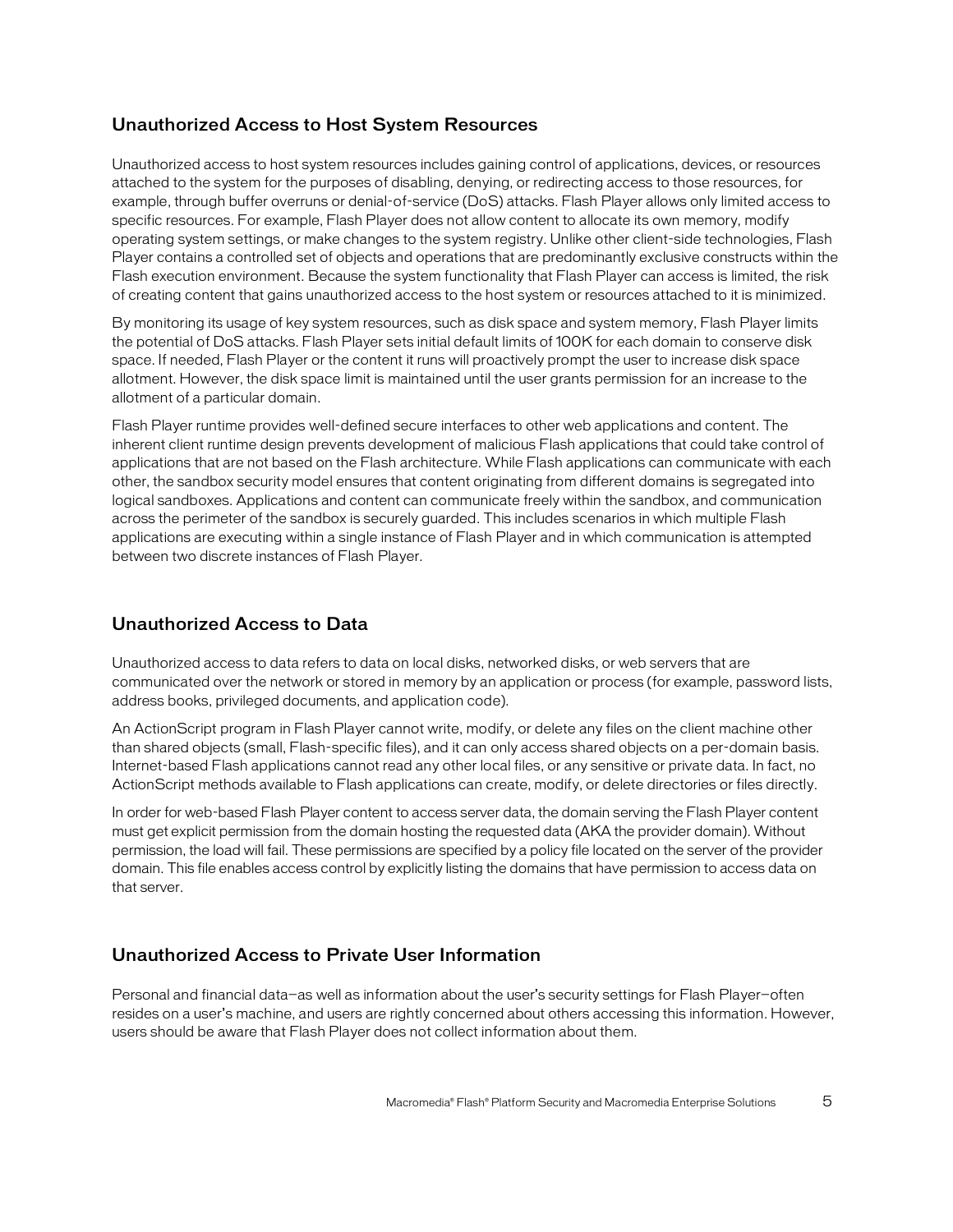Users have control over the Flash Player behavior when encountering decisions concerning privacy. Through the Flash Player Settings user interface and Settings Manager, users can fine-tune the following settings related to privacy and security:

- Local storage of data using the local shared objects mechanism
- Access to cameras and microphones connected to the system
- Notification of updates to Flash Player

In an enterprise environment, network administrators can control settings for Flash Player centrally to ensure that all clients conform to the corporate security policy.

In addition to the fundamental protections provided by the sandbox and virtual machine, the Flash Player client also provides *stakeholders* (those who own or administer a resource) with flexible, easy-to-use controls to permit (or limit) access to sensitive resources such as network files and databases. The Flash Player security model is organized in a way that enables enterprises to delegate control of permissions to the appropriate stakeholder (see Figure 4). This model also supports the distributed architectures that are commonly used for applications built on the Flash Platform.



Figure 4: Security controls for Flash Player are organized hierarchically.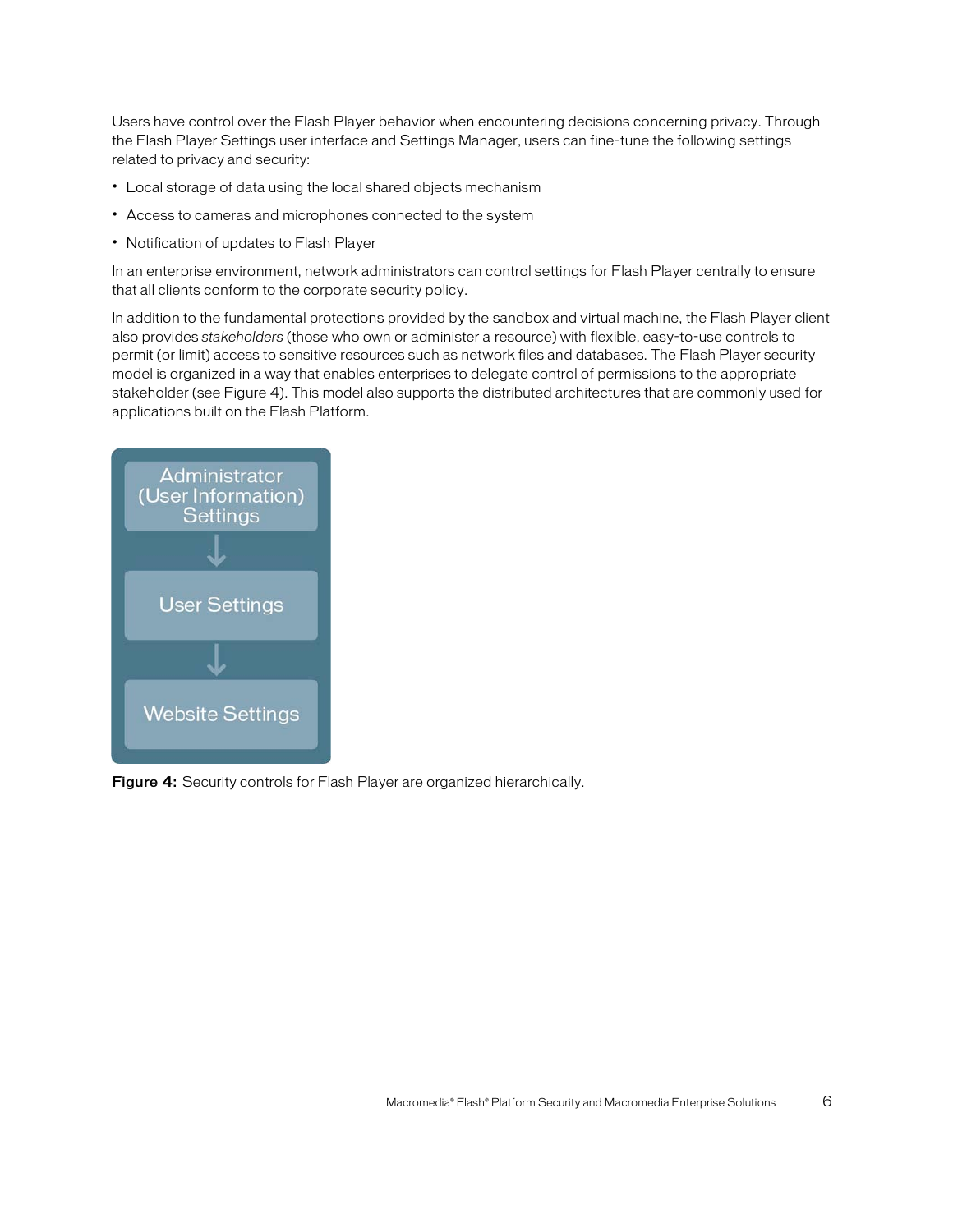## Malicious Code

All organizations face the potential for malicious code infection that can spread quickly throughout the corporate network. For example, Internet users could download what appears to be a legitimate program that in reality carries a threat such as a Trojan Horse program, which could expose the network to hackers. Or code authorizing remote access to a network can reside unnoticed in browser cookies or Web applets.

#### The Sandbox Approach: Protection Against Malicious Code and Activity

As discussed previously, because of the sandbox security approach on the client side and the use of Java on the server side, the Flash Platform uses in-place security tools to maintain resistance to malicious code, such as viruses, Trojan Horse programs, back door worms, and spyware. In addition, the design of Flash Player includes architectural characteristics that minimize malicious code threats compared to ActiveX or JavaScript solutions. Because all Flash Player resources are isolated from the rest of the computing environment-as well as other sandbox instances—through the sandbox approach, the host system is protected against malicious activity and potentially harmful programs and content. In fact, in a memorandum from the Joint Chiefs of Staff regarding policy guidance for the use of mobile code technologies in the Department of Defense (DoD) information systems, Flash Player is listed under category 3, the most secure of the three categories.

#### Minimized SQL Injection and Cross-Scripting Vulnerabilities

Solutions that use runtime interpreted string-based languages—such as JavaScript and DHTML—are especially susceptible to SQL injection and cross-site scripting, which both are listed among the top 10 vulnerabilities on the Open Web Application Security Project site (www.owasp.org). In contrast, Flash content is delivered as a series of instructions in binary format to Flash Player over web protocols in the SWF file format. The SWF files themselves are typically hosted on a server and then downloaded to, and displayed on, the client computer when requested. Because Flash Player is binary and compiled, it inherently minimizes these threats compared to string-based language solutions that may leave back-end data vulnerable and unprotected.

#### Solution Example: Macromedia Breeze

Typically, applications access databases through dynamically generated SQL statements, because these statements are fairly easy to implement and provide for looser coordination with the database. However, it is difficult to produce dynamically generated SQL statements that are resistant to SQL injection. In addition, dynamic statements often require broad access permissions to database objects. Breeze software uses prepared statements and stored procedures for calls to the database. Prepared statements protect against SQL injection, while stored procedures allow the database to be more tightly locked down.

During the application penetration assessment conducted by Symantec Professional Services mentioned previously, Symantec found that the implementation of stored procedures in Breeze software prevented attempts to compromise application data through the use of SQL injection and manipulation attacks.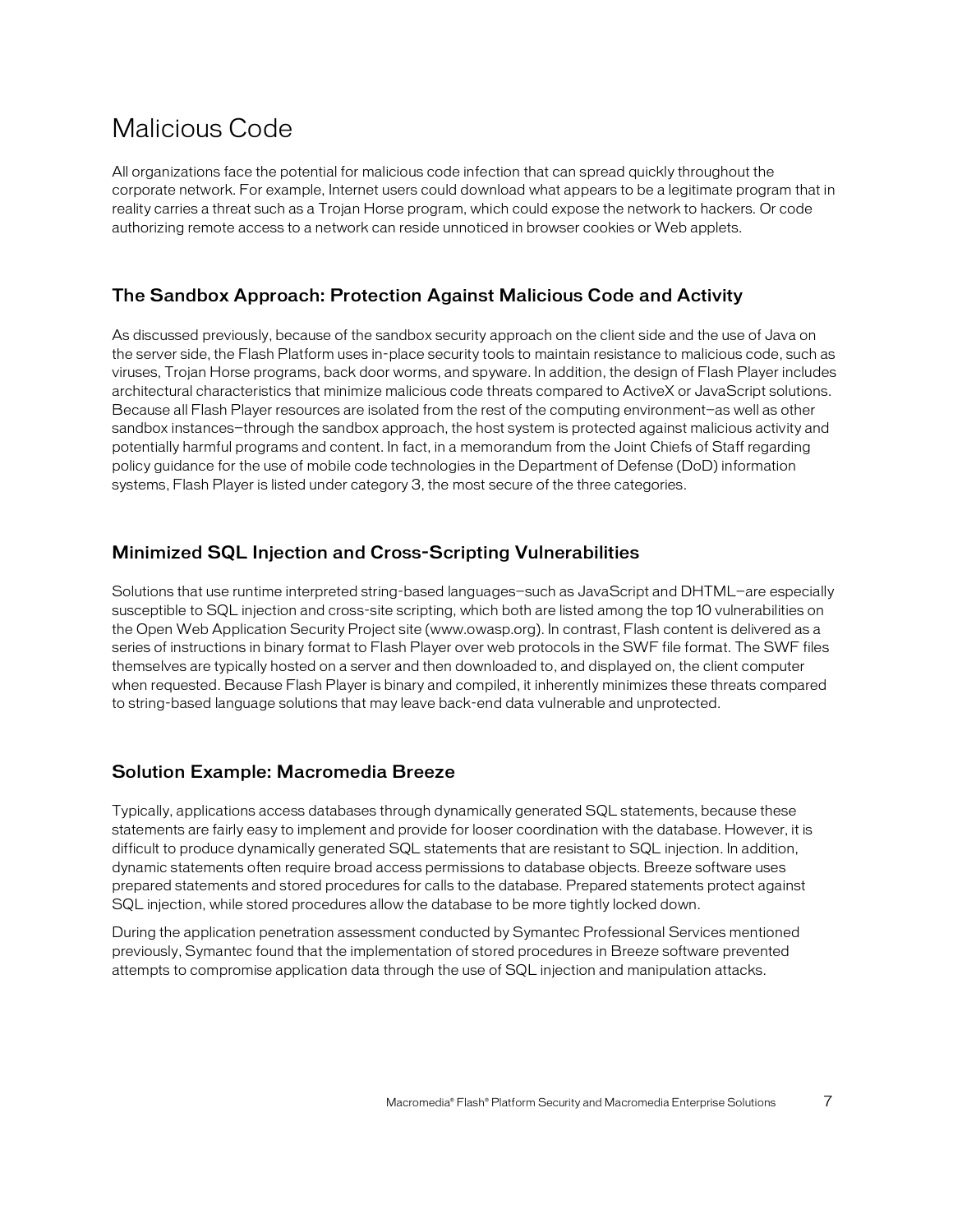## Data Transport

Clearly, the secure transport of data between Flash and Flex hosts and applications is critical to ensuring the integrity of the data, as well as making sure others do not use that data for malicious purposes.

#### Standards Compliance

Both Flash Player and the Flex product line use standards-based protocols for data transport. Flash Player knows whether its data was obtained over a secure HTTPS (HTTP over Secure Sockets Layer) connection and records that fact using separate sandboxes. Data loaded from HTTPS sites is subsequently treated differently than data from HTTP or other, less secure sources. This client data segmentation is a natural extension of the most common PKI models, which use x509 certificates to identify clients and servers. Cryptographic standards such as x509 certificates are implemented by the browsers with which Flash Player interoperates. On the server side, these standards are implemented by the hosting environment. By using XML and SOAP standards for data transport, the Flex product line benefits from common security technologies such as HTTPS, which is supported for all operations.

#### Wireless Security

As the corporate network extends to provide access to a variety of constituents—such as contractors, partners, customers, and telecommuters—organizations must protect an increasing number of remote users. Without effective wireless security, not only is the data in transit vulnerable to access and manipulation, but the enterprise network itself is vulnerable to Internet threats and malicious code that can be introduced through wireless devices. By using SSL, native encryption, and the security on the operating system, Flash Player and the Flex product line minimize wireless security concerns.

Since Flash applications running within a browser use the browser for almost all communication with the server, they can take advantage of the browser's built-in SSL support for encryption. In addition, the actual bytes of a Macromedia Flash application can be encrypted while they are being loaded into the browser. By playing a Flash application within an SSL-enabled browser through an HTTPS connection with the server, organizations and users can ensure that the communication between Flash Player and the server is encrypted and secure.

#### Ease of Integration with SSL Accelerators and Load Balancers

Integration with SSL accelerators and standard load balancers is simple. For example, because Flex presentation server handles requests that are initially received by a web server, the Flex server does not need to know what protocol is being used. To switch from HTTP to HTTPS, the server administrator simply modifies the web server as he or she would have done without the Flex server installed.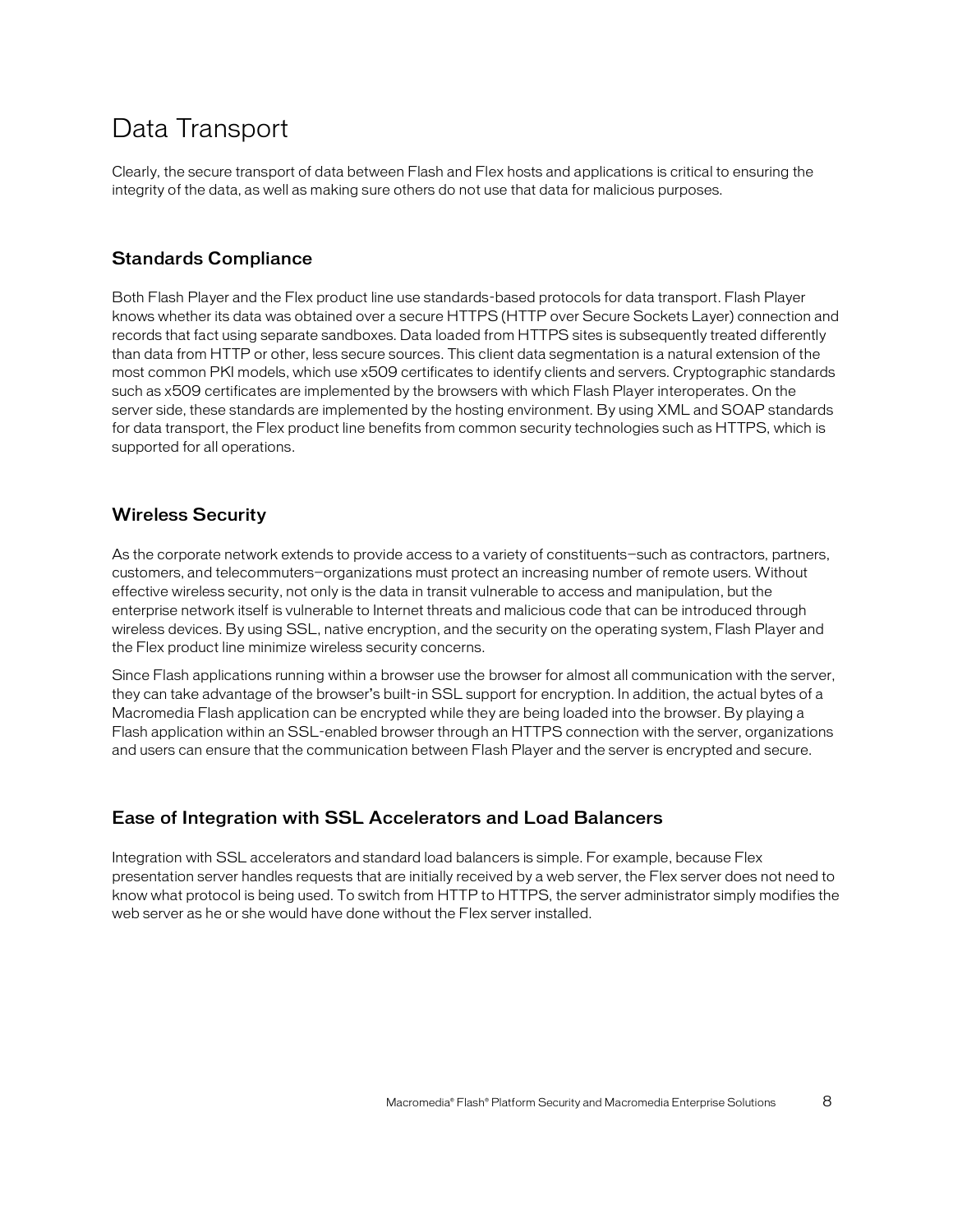#### Support for Encrypted Tunneling

Applications built with Flash Media Server use the Real-time Messaging Protocol (RTMP) for high-performance transmission of audio, video, and data messages in a single data channel between the client and the server. While RTMP does not include security-specific features, Flash communications applications can perform secure transactions and secure authentication through an SSL-enabled web server. When running within a browser, Flash Player can use secure encrypted HTTPS tunneling to communicate through RTMP. This tunneling support provides users behind a typical corporate firewall with a transparent experience while ensuring secure data transport.

#### Solution Example: Speedera Flash Video Streaming Service

Macromedia partner Speedera provides secure Flash Video over SSL through Flash Media Server. Users visit a content provider's site and are authenticated through a password. A hash key is then generated and the user is transparently re-directed to the Speedera server after verification. With secure Flash Video delivery, content can be played only on the intended website; it cannot be posted to other sites. In addition, the streaming URL cannot be mass-mailed to users who have not been authorized to use it.

### Conclusion

With the Flash Platform, organizations can develop, deploy, and distribute with confidence RIAs, enterprise and mobile applications, and communications to employees, partners, and customers. Flash Player and the Flex product line leverage an organization's existing security infrastructure (which means they are security independent) are based on existing accepted standards, and use secure technologies. By virtue of the way that the Flash Platform and the Flex product line integrate with existing authentication, access control, data transport, and malicious code prevention solutions, they do not adversely affect an organization's ability to meet security requirements. Just as importantly, this approach supports continued compliance security best practices and regulations such as the Sarbanes-Oxley Act of 2002 and HIPAA. And by leveraging an organization's existing security infrastructure, the Flash Platform enables the successful deployment of secure applications without further investments.

According to an independent security assessment by @stake, Macromedia has developed a strong information protection model against client-side threats. "[The Flex] architecture mitigates many common client-side attacks such as cross-site scripting, denial-of-service [attacks], SQL injection, man-in-the-middle [attacks], and session hijacking." In addition, server-side security is maintained by leveraging J2EE security to mitigate common attacks against infrastructure components, such as buffer overflows, heap corruption, and cross-site scripting.